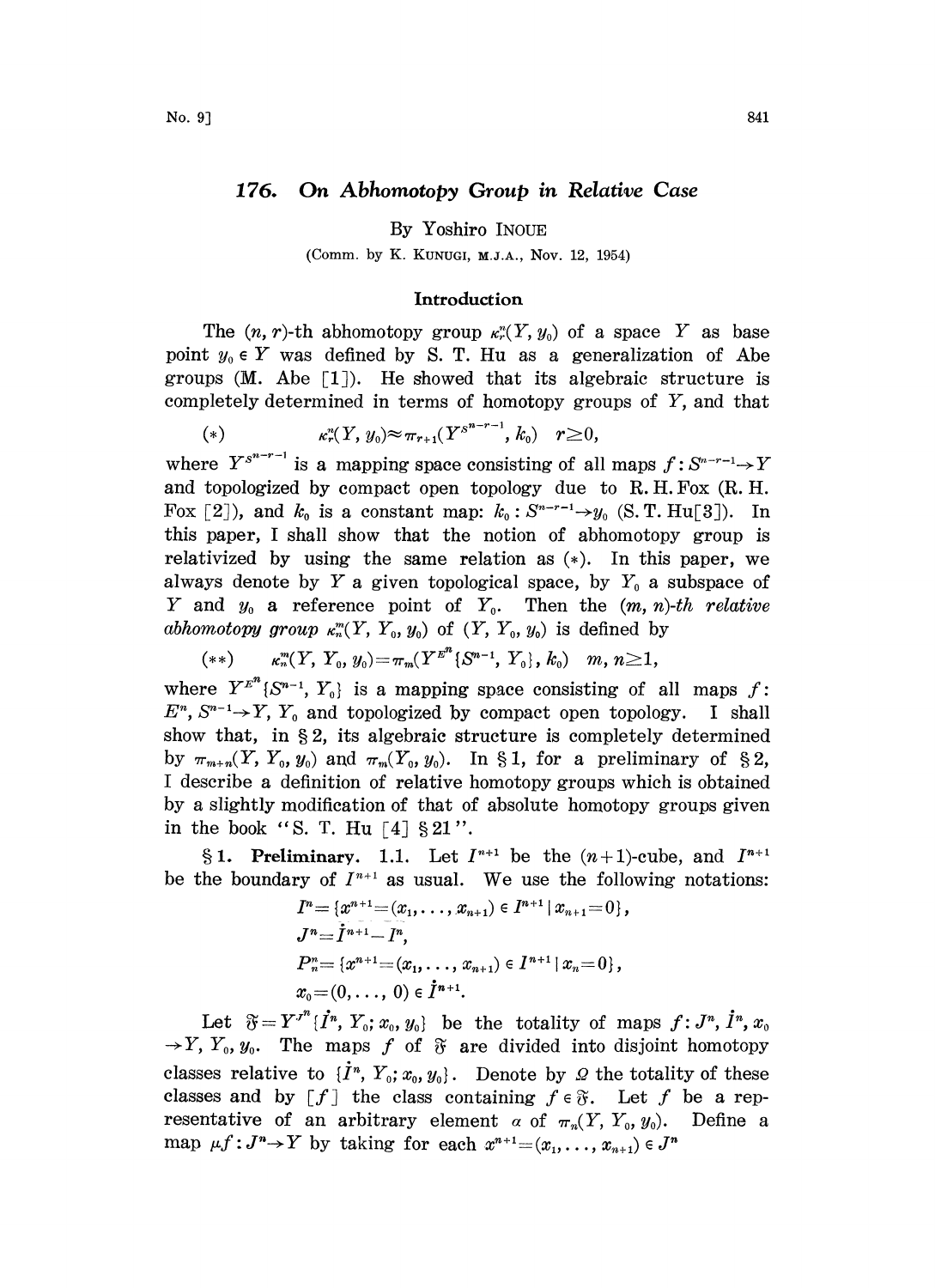$842$  [Vol. 30,

$$
\mu f(x^{n+1}) = \begin{cases} f(x_1, \ldots, x_{n-1}, x_{n+1}) & \text{on } P_n^n \\ y_0 & \text{on } \overline{J^n - P_n^2}. \end{cases}
$$

The map  $\mu f$  belongs to  $\mathfrak{F}$ , and  $[\mu f] \in \Omega$  depends only on the element  $\alpha$ . Then the correspondence  $\alpha \rightarrow [\mu f]$  defines a one-to-one trans-Then the correspondence  $\alpha \rightarrow [\mu f]$  defines a one-to-one transformation  $\mu^*: \pi_n(Y, Y_0, y_0) \to \Omega$  of  $\pi_n(Y, Y_0, y_0)$  onto  $\Omega$ . The proofs of this fact and the following theorems are parallel to that given in "S. T. Hu  $[4]$  § 21", and are omitted.

**Theorem 1.1.** For an arbitrary map  $f \in \mathfrak{F}$ ,  $[f] = 0$  if and only if f has an extension  $f^*: I^{n+1} \to Y$  such that  $f^*(I^n) \subseteq Y_0$ .

**Theorem 1.2.** Let  $f, g \in \mathfrak{F}$  be two maps such that  $f(J^{n}-P_{n})=y_{0}$  $=g(P_n^n)$  and let  $h \in \mathfrak{F}$  be the map defined by

$$
h(x)=\Big\{\begin{matrix} f(x)&\quad x\in P_n^n\\ g(x)&\quad x\in \overline{J^n-P_n}^n\end{matrix}
$$

Then  $\lceil h \rceil = \lceil f \rceil + \lceil g \rceil$ .

1.2. It is well known that each element  $\xi$  of  $\pi_1(Y_0, y_0)$  induces an automorphism of  $\pi_n(Y, Y_0, y_0)$ , where  $n \geq 2$  is any integer. Denote this automorphism by

$$
\xi^*: a \to a^{\xi} \qquad a \in \pi_n(Y, Y_0, y_0).
$$

Let  $\omega$  and f be representatives of  $\xi \in \pi_1(Y_0, y_0)$  and  $\alpha \in \pi_n(Y, Y_0, y_0)$ respectively. Define a map  $g:J^n\to Y$  by taking for each point  $x=(x_1,\ldots, x_n, x_{n+1})\in J^n$ ,

$$
g(x) = \begin{cases} f(x_1, \ldots, x_{n-1}, x_{n+1}) & \text{when} \quad x_n = 1 \\ \omega(x_n) & \text{when} \quad 0 < x_n < 1 \\ y_0 & \text{when} \quad x_n = 0. \end{cases}
$$

The class  $[g] \in \Omega$  depends only on  $\alpha$  and  $\xi$ , and

$$
a^{\xi} = -\mu^{*^{-1}}[g].
$$

If, for every point  $y_0 \in Y_0$ , the automorphisms  $\xi^*$  defined above are always identical, the space Y is called *n*-simple relative to  $Y_0$ .

§ 2. Relative Abhomotopy Groups. 2.1. Let  $Y^{i^n}$  be a mapping space consisting of all maps  $f: I<sup>n</sup> \to Y$  and topologized by compact open topology, and let  $\mathfrak{F}^n(y_0)$  be a subspace of the space  $Y^{I^n}$ , which consists of all maps  $f: I^n$ ,  $I^{n-1}$ ,  $J^{n-1} \rightarrow Y$ ,  $Y_0$ ,  $y_0$ , where  $n \geq 1$ is any integer. Denote by  $\mathfrak{F}^n(Y_0)$  the union of all  $\mathfrak{F}^n(y)$  for  $y \in Y_0$ , i.e.  $\mathfrak{F}^n(Y_0) = {}_{y \in Y_0} \mathfrak{F}^n(y)$ . Since  $\mathfrak{F}^n(y_0)$  is a subspace of the space  $\mathfrak{F}^n(Y_0)$ , we have the following homotopy sequence,

$$
(1) \qquad \longrightarrow \pi_m(\mathfrak{F}^n(y_0), k_0) \xrightarrow{\imath_m} \pi_m(\mathfrak{F}^n(Y_0), k_0) \xrightarrow{\jmath_m} \pi_m(\mathfrak{F}^n(Y_0), \mathfrak{F}^n(y_0), k_0)
$$
  

$$
\xrightarrow{\imath_m} \pi_{m-1}(\mathfrak{F}^n(y_0), k_0) \longrightarrow \cdots
$$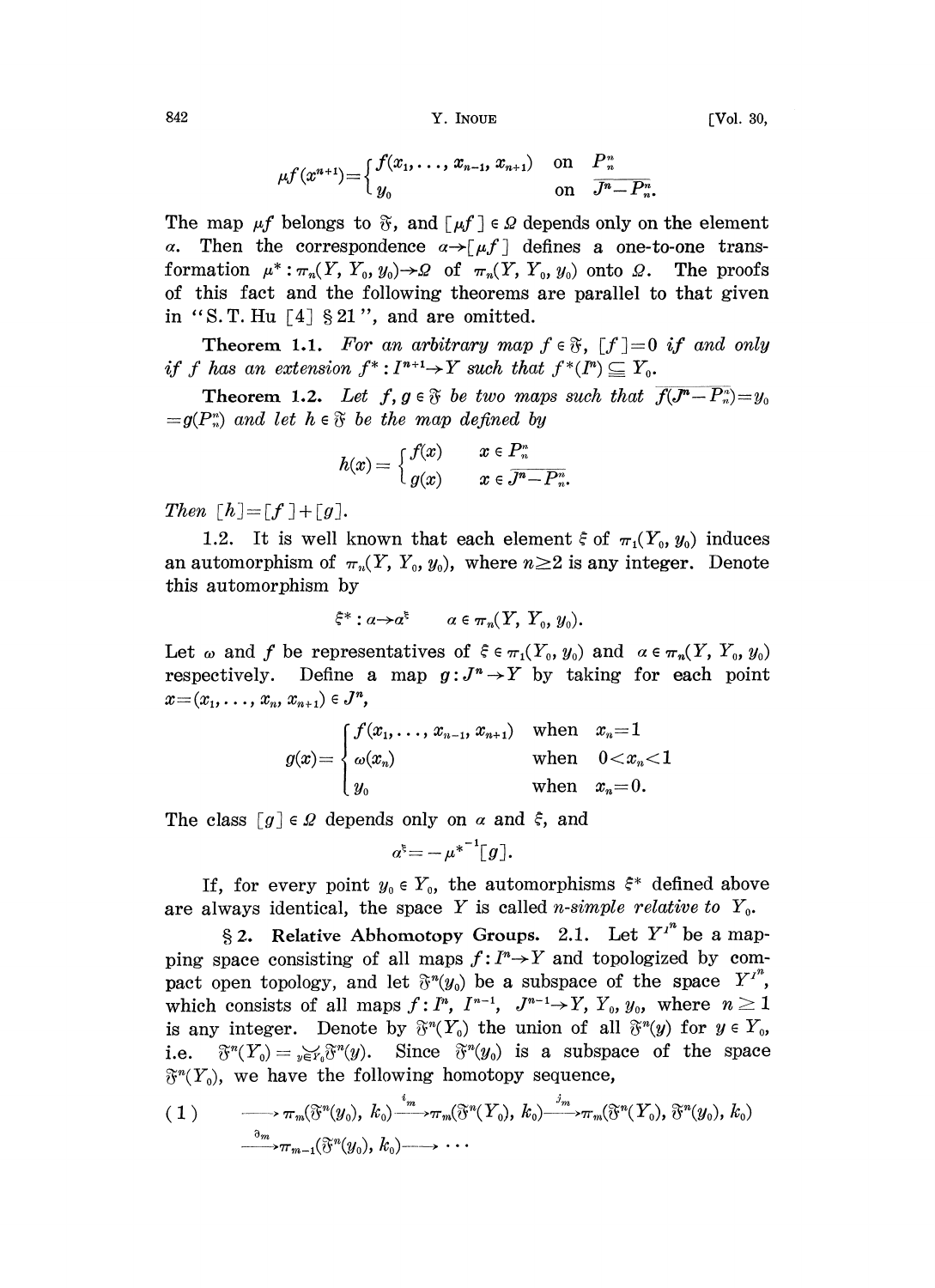where  $k_0$  is the constant map;  $k_0: I^n \rightarrow y_0$ . It is well known that

$$
\pi_m(\mathfrak{F}^n(y_0), k_0) \approx \pi_{m+n}(Y, Y_0, y_0).
$$

When  $Y_0=y_0$  and  $\mathfrak{F}^n(Y)=\mathfrak{F}^n\mathfrak{F}^n(y)$ ,  $\pi_m(\mathfrak{F}^n(Y), k_0)=\kappa_{m-1}^{m+n}(Y, y_0)$ . When  $m=1$ ,  $\pi_1(\mathfrak{F}^n(Y_0), k_0)$  identical with the group  $\sigma_{n+1}(Y, Y_0, y_0)$  which was defined by H. Uehara in his paper [5]. We denote by  $\kappa_n^m(Y, Y_0, y_0)$  the homotopy group  $\pi_m(\mathfrak{F}^n(Y_0), k_0)$  and call it the  $(m, n)$ -th relative abhomotopy group of  $(Y, Y_0, y_0)$ . It is obvious that this definition is identical with (\*\*) in the introduction. In the sequel, we shall study the algebraic structure of relative abhomotopy groups. First, we prove the following lemma.

**Lemma 2.1.** The image of the boundary homomorphism  $\partial_m$  is only the neutral element, for every integer  $m \geq 2$ .

(proof) A representative  $f$  of an arbitrary element  $\alpha$  of  $\pi_m(\mathfrak{F}^n(Y_o), \mathfrak{F}^n(y_o), k_o)$  is characterized by

$$
(3) \qquad \qquad f(x^m,x^n)=\begin{cases} y_0 & \text{on} \quad J^{m-1}\times I^n \\ f(x_1,\ldots,x_{m-1},\,0,\,x^n) & \text{on} \quad I^{m-1}\times I^n \\ \omega(x^m)\in Y_0 & \text{on} \quad I^n\times J^{n-1} \\ \in Y_0 & \text{on} \quad I^m\times I^{n-1}, \end{cases}
$$

where  $x^m=(x_1,\ldots, x_m)\in I^m$ ,  $x^n\in I^n$ . For this characterization, define the following two maps  $g, h: \mathring{I}^m \times I^{n} \rightarrow I^m \times J^{n-1} = J^{m+n-1} \rightarrow Y$  by taking

$$
g(x^m, x^n) = \begin{cases} f(x_1, \ldots, x_{m-1}, 0, x^n) & \text{on} \quad I^{m-1} \times I^n \\ y_0 & \text{on} \quad J^{m-1} \times I^n \searrow I^{m} \times J^{n-1} \end{cases}
$$

$$
h(x^m, x^n) = \begin{cases} \omega(x^m) & \text{on} \quad I^m \times J^{n-1} \\ y_0 & \text{on} \quad I^{m-1} \times I^n \searrow I^{m} \end{cases}
$$
The maps  $g$  and  $h$  represent the element  $\beta, \gamma \in \pi_{m+n}(Y, Y_0, y_0)$ 

respectively. From the definition,  $\beta = \partial_m \alpha$ . Let  $f_0$  be the partial map :  $f_0 = f | \dot{I}^m \times I^n \sim I^m \times J^{n-1}$ . Then by Theorem 1.2,  $[f_0] = [g] + [h]$ . Since  $f_0$  has an extension f to  $I^m \times I^n$ , and since h has an extension  $h^*: I^m \times I^n \rightarrow Y$  such that

$$
h^*(x^m, x^n) = h(x^m) \quad \text{on} \quad I^m \times I^n,
$$

then  $[f_0]=[h]=0$  by Theorem 1.1. Hence  $[g]=0$ , i.e.  $\beta=\partial \alpha=0$ . This completes the proof.

By the lemma stated above and from the exactness of the homotopy sequence (1), the homomorphism  $i_m$  is isomorphic into and the homomorphism  $j_m$  is onto. Therefore, the group  $\kappa_m^m(Y, Y_0, y_0)$ contains a normal subgroup  $\overline{\pi}_{m+n}$  isomorphic to  $\pi_{m+n}(Y, Y_0, y_0)$ .

A representative f of an arbitrary element  $\alpha$  of  $\kappa_n^m(Y, Y_0, y_0)$  is characterized by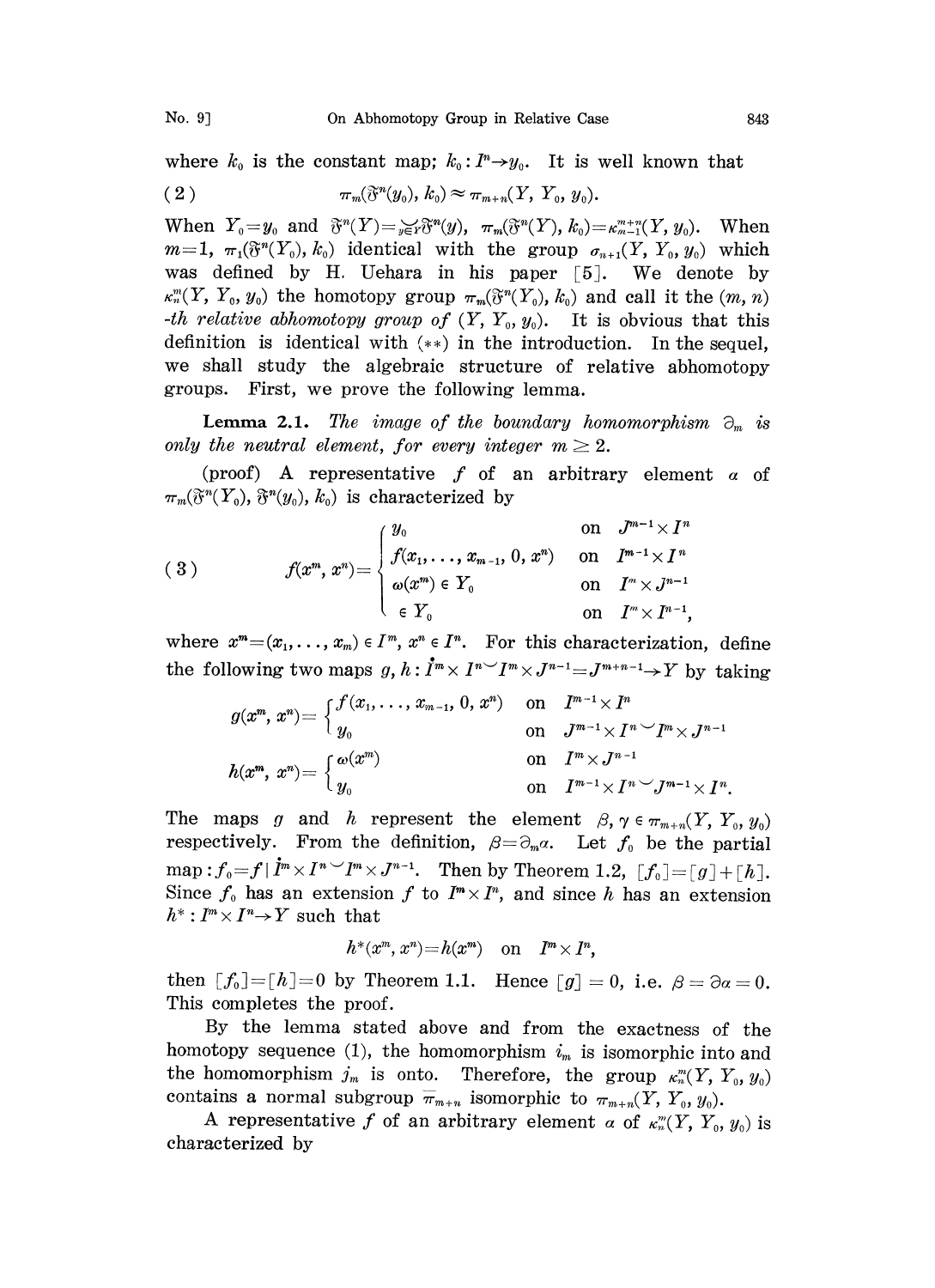844 **Y.** INOUE **IVOL. 30,** 

$$
f(x^m, x^n) = \begin{cases} y_0 & \text{on} \quad \dot{I}^m \times I^n \\ \omega(x^m) \in Y_0 & \text{on} \quad I^m \times J^{n-1} \\ \in Y_0 & \text{on} \quad I^m \times I^{n-1}, \end{cases}
$$

where  $\omega(x^m)=f(x^m, 0, \ldots, 0)$ . It is clear that  $\omega(x^m) \in Y^{I^m}$  { $\dot{I}^m$ ,  $y_0$  }. The element  $\beta$  of  $\pi_m(Y_0, y_0)$  represented by  $\omega$  depends only on  $\alpha$ . By making correspondence  $\alpha$  to  $\beta$ , we obtain a homomorphism:

$$
p^*: \kappa_n^m(Y, Y_0, y_0) \to \pi_m(Y_0, y_0).
$$

Conversely, for a representative  $\omega$  of an element  $\beta \in \pi_m(Y_0, y_0)$ , the map  $f_{\omega}: I^m \times I^n \to Y$  defined by

$$
f_{\omega}(x^m, x^n) = \omega(x^n)
$$
 on  $I^m \times I^n$ 

is a representative of an element  $a_{\omega}$  of  $\kappa_m^m(Y, Y_0, y_0)$  and  $p^*(a_{\omega}) = \beta$ . The totality of such elements constructs a subgroup  $\overline{\pi}_m$  of  $\kappa_n^m(Y, Y_0, y_0)$  isomorphic to  $\pi_m(Y_0, y_0)$ . Therefore  $p^*$  is onto.

**Lemma 2.2.** Kernel  $p^* = image$  i<sub>m</sub>, for every integer  $m \geq 1$ .

(proof) It is clear that  $p^*i_m^*=0$ , conversely, we suppose that  $p^*a=0$  for an element  $a \in \kappa_n^m(Y, Y_0, y)$ . A representative f of a is characterized by (4). From the assumption  $p^*a=0$ , there exists a homotopy  $\omega_t: I^m \to Y(0 \le t \le 1)$  such that  $\omega_0 = \omega$ ,  $\omega_1 = y_0$ . Define a homotopy  $h_t: J^{m+n-1} =$  $x, t \leq 1$  such that  $\omega_0 = \omega$ ,  $\omega_1 = y_0$ <br> $\times \dot{I}^n \sim I^m \times J^{n-1} \rightarrow Y(0 \leq t \leq 1)$  by

$$
h_t(x^m, x^n) = \begin{cases} y_0 & \text{on } \mathring{I}^m \times I^n \\ \omega_t(x^m) & \text{on } \mathring{I}^m \times J^{n-1}. \end{cases}
$$

The homotopy  $h_t$  has an extension  $h_t^*: I^m \times I^n \to Y$  such that  $h_0^* = f$ ,  $h^*(J^{m+n-1})=y_0$ , and  $h^*(I^{m+n-1})\subseteq Y_0$ . Obviously, the map  $h^*$  is a representative of an element  $\gamma \in \pi_m(\mathfrak{F}^n(y_0), k_0)$ . By the homotopy  $h_t^*$ ,  $i^*_{m} \gamma = \alpha$ . This completes the proof.

By Lemmas 2.1 and 2.2, and from the exactness of the homotopy sequence (1), we have an isomorphism:

$$
(5) \qquad \pi_m(\mathfrak{F}^n(Y_0),\,\mathfrak{F}^n(y_0),\,k_0)\!\approx\!\kappa_n^m(Y,\,Y_0,\,y_0)\big/\,\overline{\pi}_{m+n}\!\approx\!\pi_m(Y_0,\,y_0).
$$

Summalizing, from the commutativity of the group  $\kappa_m^m(Y, Y_0, y_0)$  for  $m \geq 2$ , we have the following theorem.

Theorem 2.3. The group  $\kappa_n^m(Y, Y_0, y_0)$   $(m \ge 1, n \ge 1)$  contains a normal subgroup  $\overline{\pi}_{m+n}$  isomorphic to  $\pi_{m+n}(Y, Y_0, y_0)$  and a subgroup  $\overline{\pi}_m$  isomorphic to  $\pi_m(Y_0, y_0)$ . When  $m \geq 2$ ,  $\kappa_m^m(Y, Y_0, y_0)$  decomposes  $\pi_m$  isomorphic to  $\pi_m(Y_0, y_0)$ . When  $m \geq 2$ ,  $\kappa_m^m(Y_0, z_0)$ <br>into the direct sum of two subgroups  $\overline{\pi}_{m+n}$  and  $\overline{\pi}_m$ .

into the direct sum of two subgroups 
$$
\overline{\pi}_{m+n}
$$
 and  $\overline{\pi}_m$ :  
(6)  $\kappa_n^m(Y, Y_0, y_0) = \overline{\pi}_{m+n} + \overline{\pi}_m \approx \pi_{m+n}(Y, Y_0, y_0) + \pi_m(Y_0, y_0)$ .

2.2. When  $m=1$ , the group  $\kappa_n^1(Y, Y_0, y_0)$  is a generalization of Abe groups. The group  $\kappa_n^1(Y, Y_0, y_0)$  contains a normal subgroup  $\overline{\pi}_{n+1}$  isomorphic to  $\pi_{n+1}(Y, Y_0, y_0)$  and a subgroup  $\overline{\pi}_1$  isomorphic to

(4)